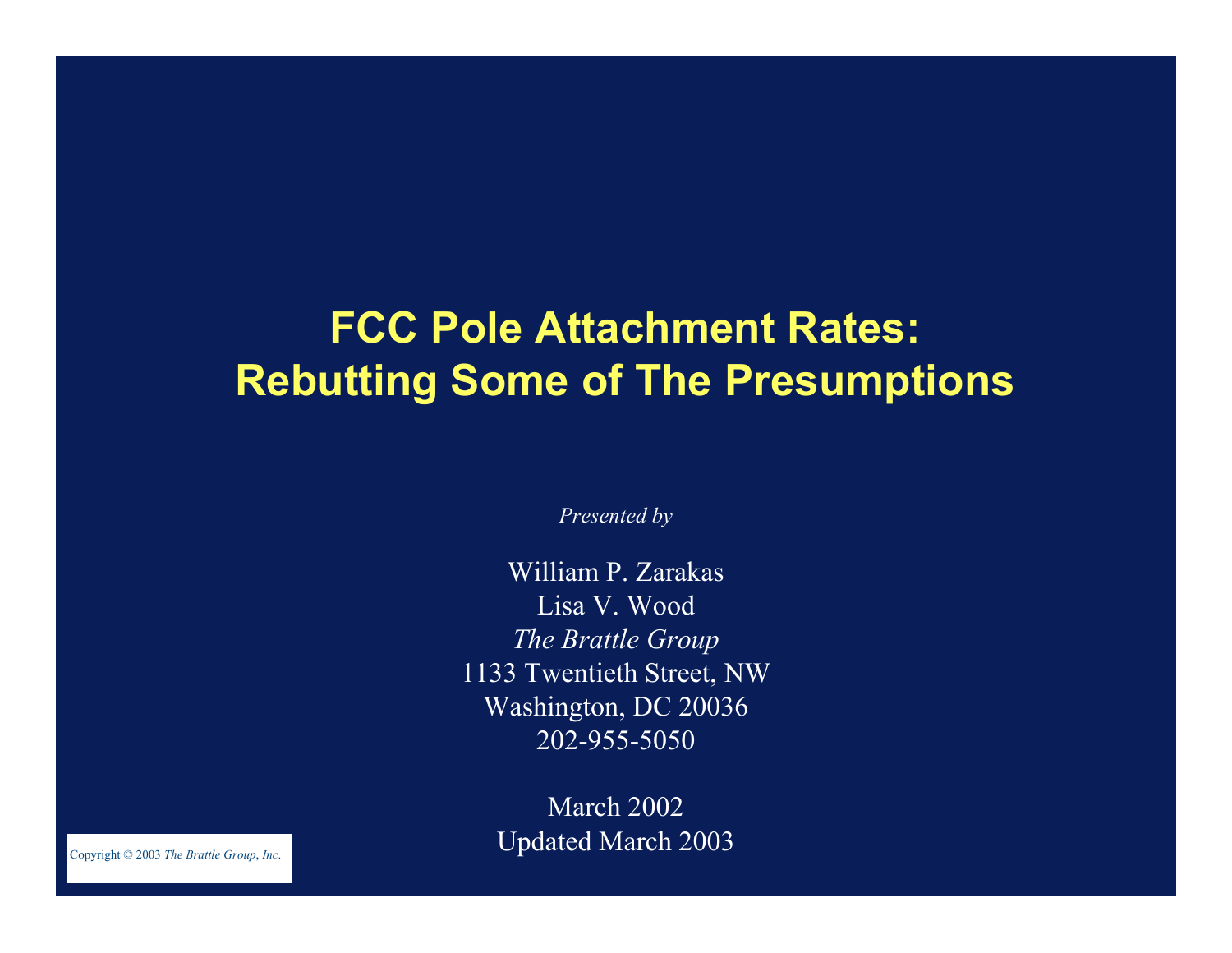# **Range of Standards for Pricing Pole Attachments: FCC Currently Uses Cost-based Standard**

- Direct comparables standard
	- Use pricing data that directly reflect utility's pole attachment services. Difficult to find market-based data.
- Indirect comparables standard
	- Value of attachments derived from valuations of "business" (i.e., revenues or profits) and translation of value into a price associated with the attachment.
- Cost-based standard
	- Determine prices based on costs. Assumes average cost reflects the cost of providing pole attachment services. Allows utility to recover embedded cost. However, attachments prices may not reflect "fair market value."
		- **Prices below FMV will discourage investment in alternative attachment infrastructure.**
		- Prices above FMV will make it difficult for utilities to compete with alternative providers.
	- This is the current FCC approach. And, rebutting some of the presumptions is the focus of this presentation!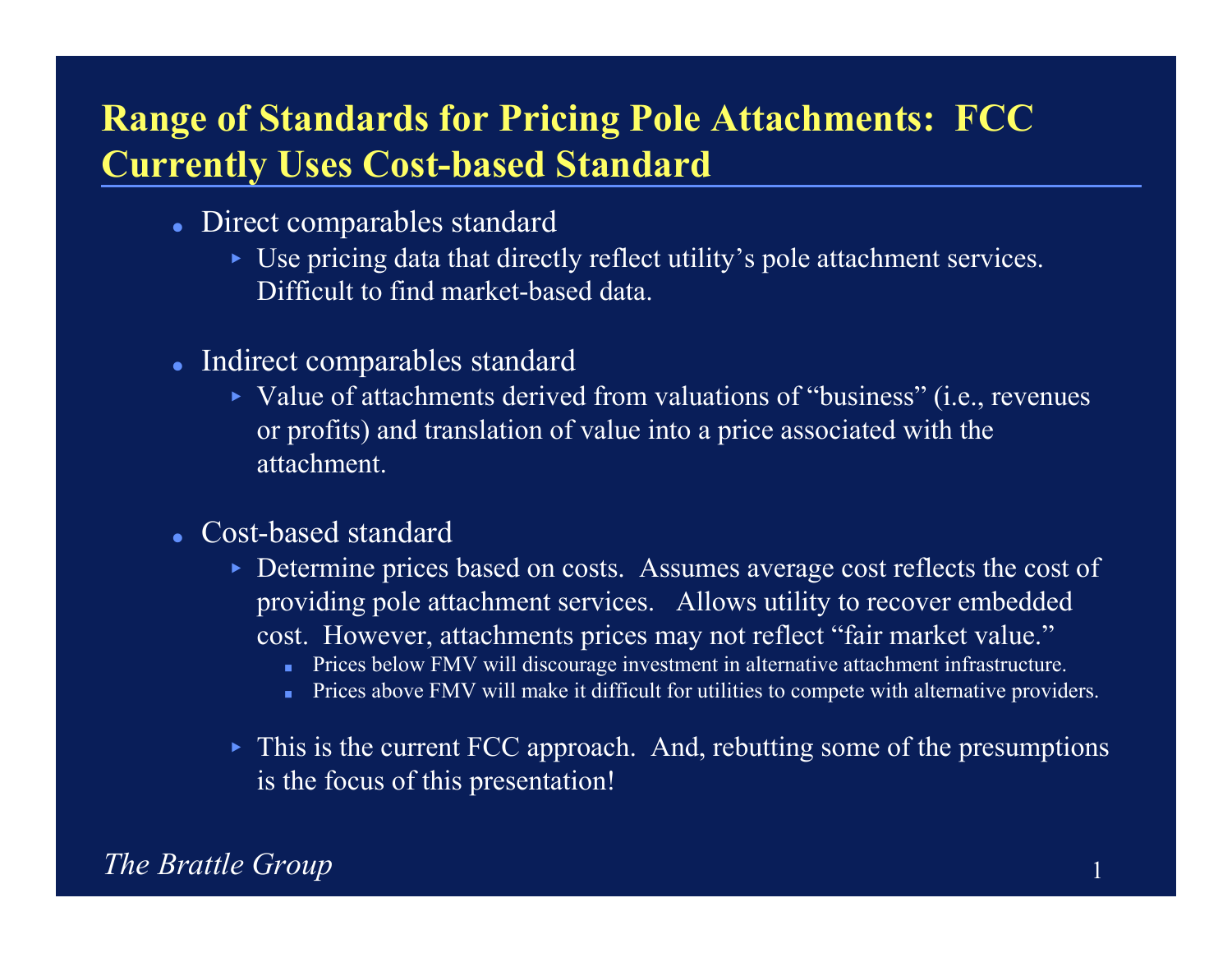### **The U.S. Supreme Court's Reversal of Court of Appeals' Decision\* upheld the FCC's Authority to Prescribe Pole Attachment Rates**

- The Court upheld that Section 224 of the Communications Act, as amended, gave the FCC authority to set rates for pole attachments to:
	- CATV companies that offer bundled CATV and internet services
	- Wireless service providers
	- As well as the previously understood scope of cable television providers and wireline telecommunications companies (*i.e.*, CLECs).
		- п Joint use between electric utilities and ILECs generally fall under longer-established agreements.
- The FCC currently prescribes rates separately for attachments *by*
	- ► CATV companies and
	- $\blacktriangleright$  telecommunications companies.
- **\***National Cable & Telecommunications Association Inc. v. Gulf Power Co., et al.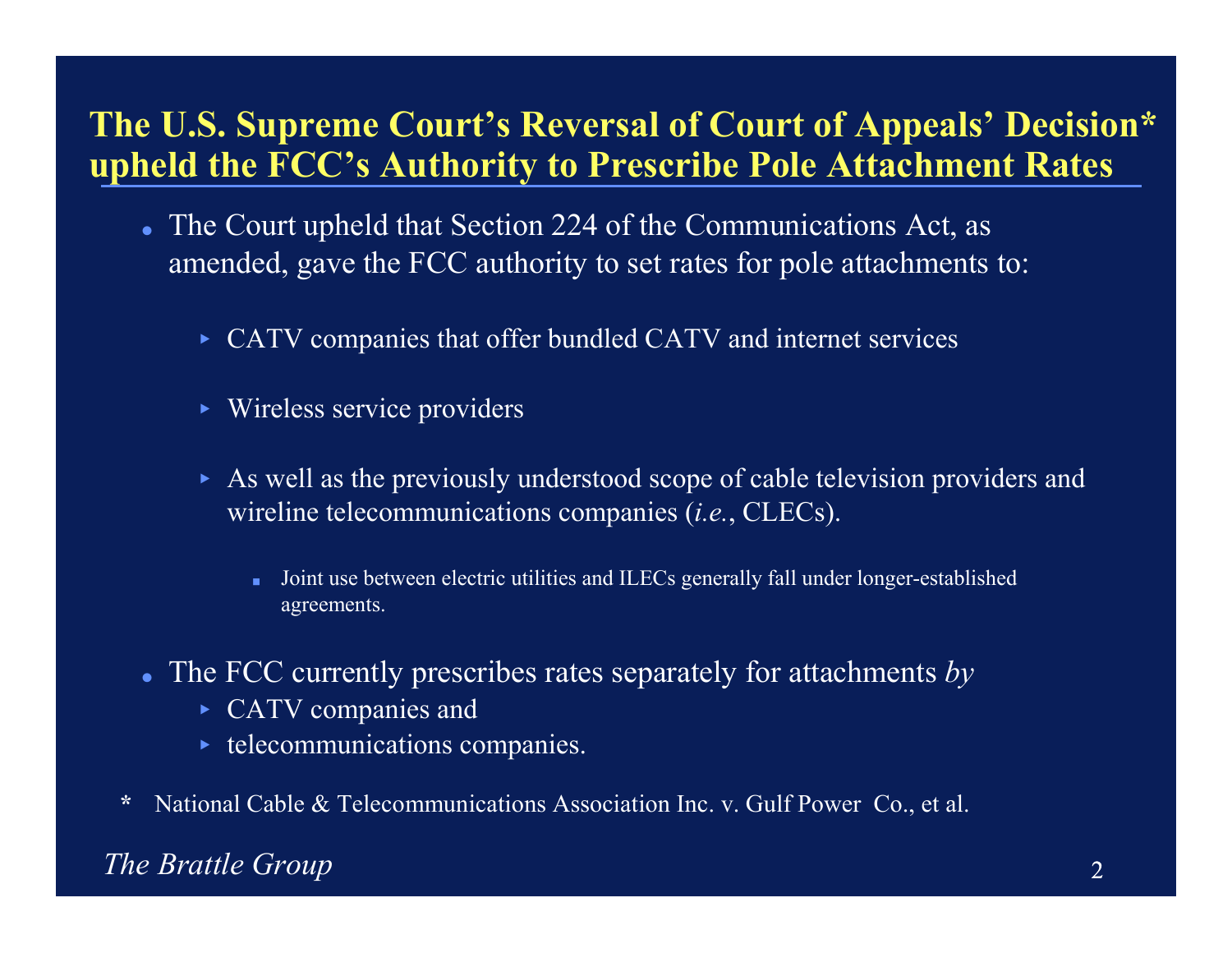### **FCC's Determination of Actual Pole Attachment Rates Will Continue to Be Cost- based**

- The FCC has adopted separate rate formulas for cable and telecom attachers. Both are based upon an allocation of pole-related costs
	- ► FCC Cable Formula rate:

**RateCharge x 0.85 x Total Number of Poles Carrying Net Pole Investment x Usable Space Space Occupied = per Pole Maximum Rate**

► FCC Telecom Formula:\*



**\*Note the Telecom 40% Rate = Cable rate + [ (Telecom Rate – Cable Rate) x 0.40]**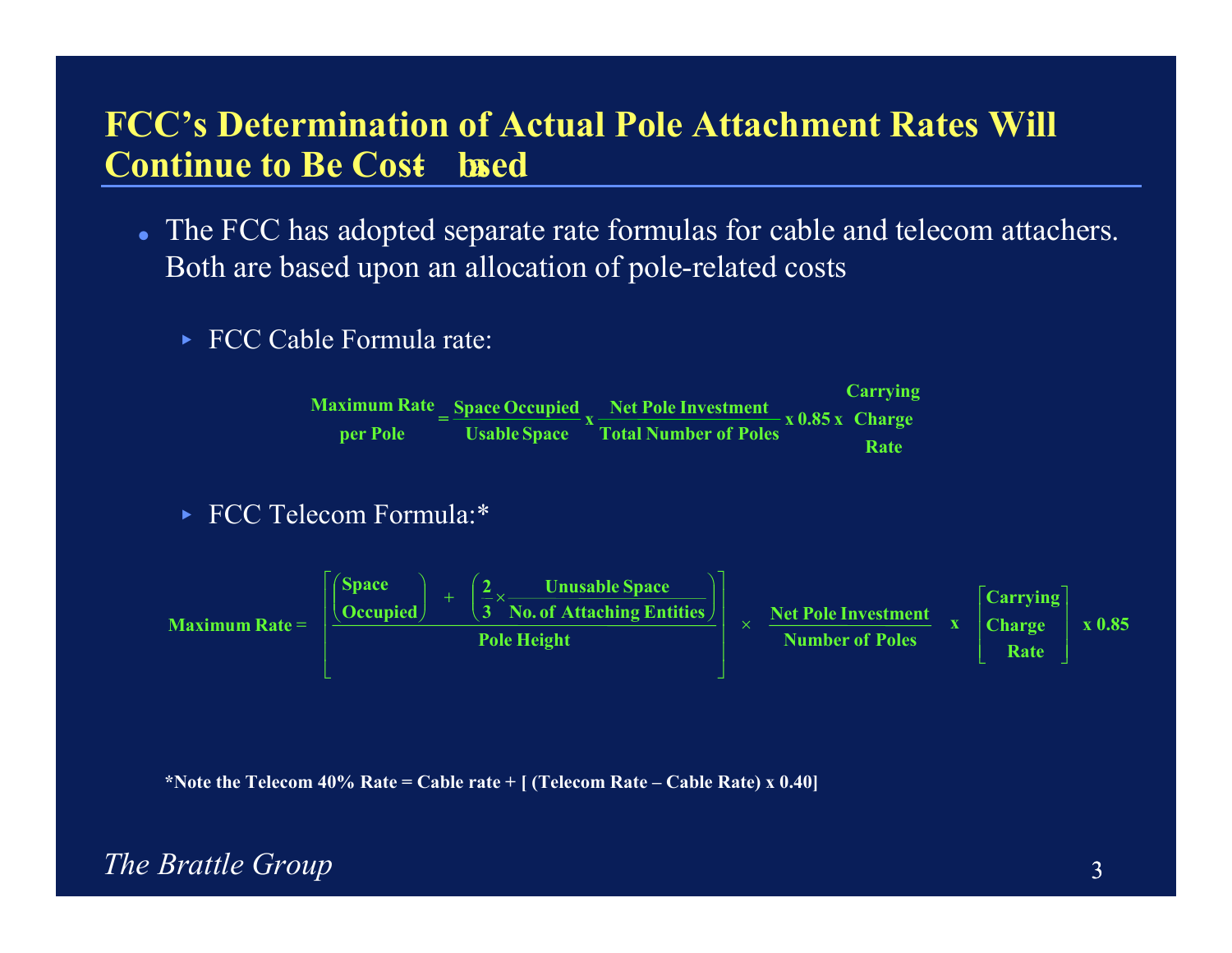### **Cable Rates are Based on Usable Space, While Telecom Rates Are Based on Both Usable and Unusable Space**

|                     | <b>Usable</b><br><b>Space</b> | <b>Unusable Space Allocated Based</b><br>on Number of Attaching Entities | <b>Cost</b><br><b>Data</b> |
|---------------------|-------------------------------|--------------------------------------------------------------------------|----------------------------|
| <b>Cable Rate</b>   | (F/G)                         |                                                                          | x A x B                    |
| <b>Telecom Rate</b> |                               | $\{[(F/G) \quad   \quad x(G/E) + [2/3 x(C/E)/D]\}$                       | $\frac{1}{2}$ x A x B      |





Source of Pole Graphic and Legend: Filings before FCC; presentations at National Joint Use Educational Conference.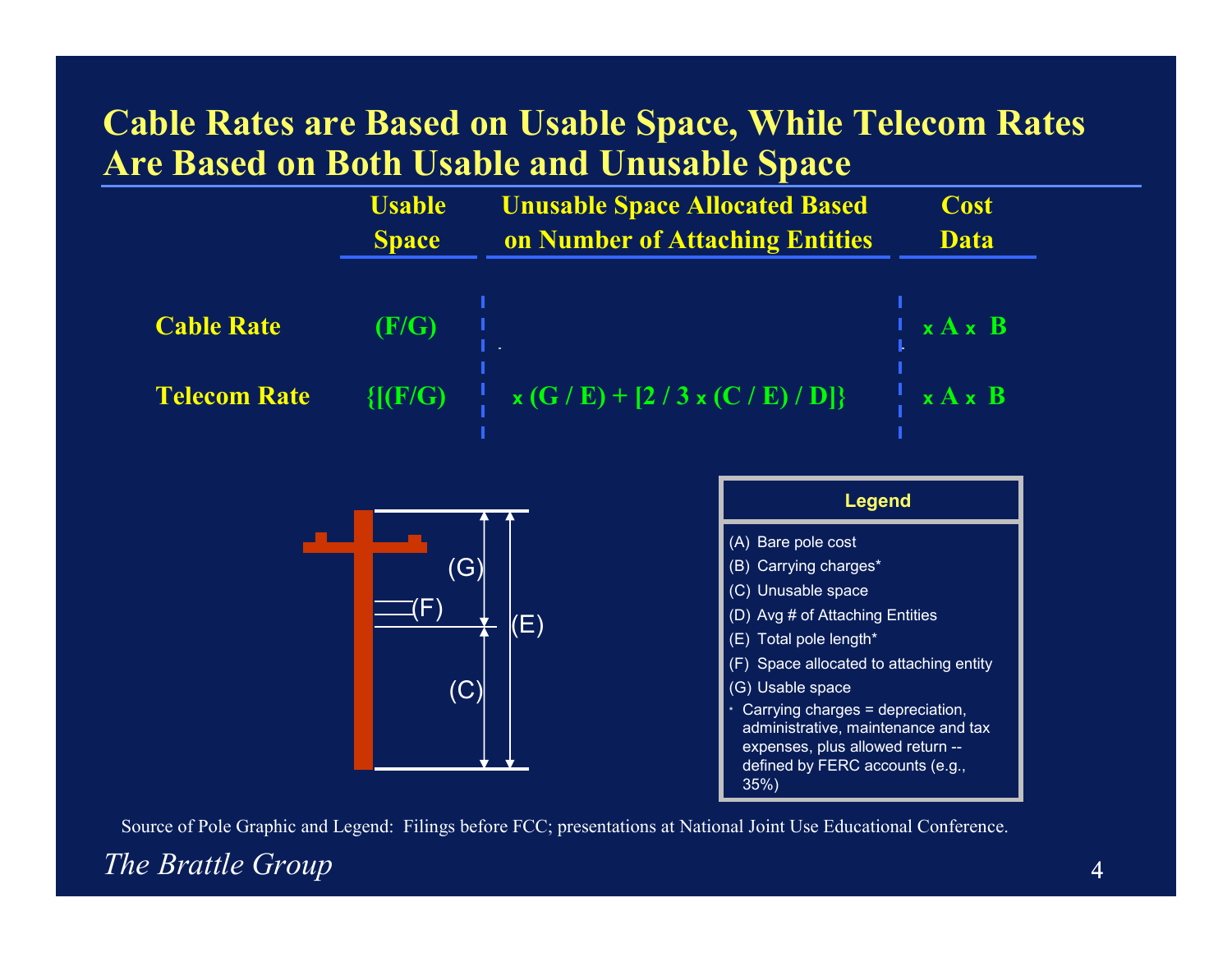# **While the FCC's Formulas Are Theoretically Sound, Utilities Do Not Track Several Critical Data Elements (I)**

- $\bullet$  Utilities generally collect data on poles and towers through four types of systems:
	- $\blacktriangleright$  FERC account data, which segment distribution and transmission assets and related O&M expenses from other fractional areas
	- $\blacktriangleright$  . Joint use billing systems, which identify the names and general locations of attaching entities
	- $\blacktriangleright$  . Pole and tower property records, which frequently identify the number of, types, and heights of poles and towers
	- ▶ Geographic information systems (GIS), which identify the specific location (frequently by map coordinates) of all or a subset of utility poles and towers.
- $\bullet$  However, these systems do not capture three major pieces of data required in the FCC's formulas
	- *(1.) The number of attaching entities by pole is not tracked*. Overall, utilities track paying attaching entities but do not compile these data on a pole-bypole basis. Further, many attachments by municipalities are allowed to attach to utility poles without paying an annual fee. The FCC requires that *all*  attaching entities be included in the average.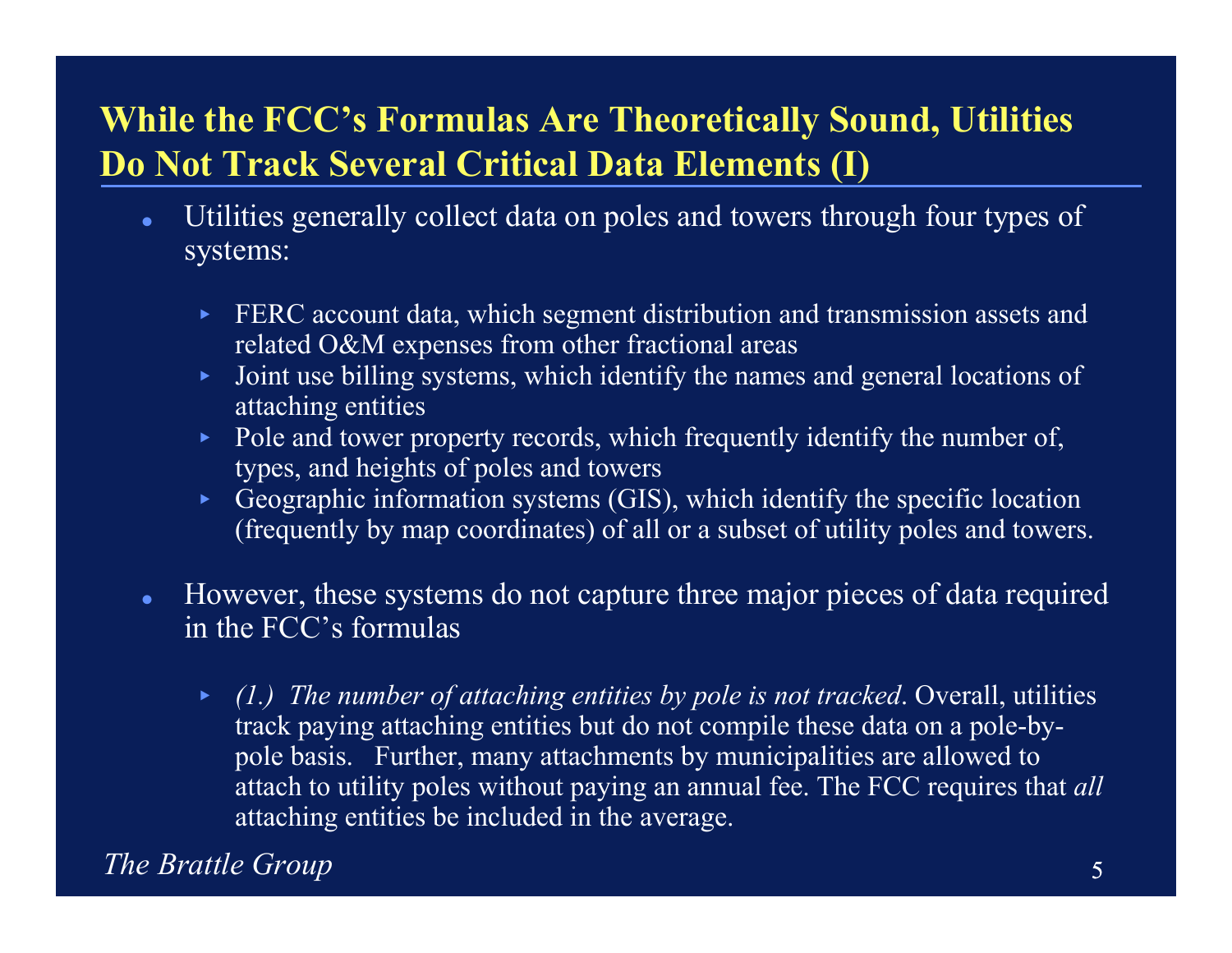## **While the FCC's Formulas Are Theoretically Sound, Utilities Do Not Track Several Critical Data Elements (II)**

- $\blacktriangleright$  *(2.) Attachment heights are generally not recorded.* Tracking the heights of attachments may not equate directly to lowest possible heights. Use of this data if available also requires understanding of engineering and standards and practices, as well as contractual requirements
- $\blacktriangleright$ *(3.) Space needed (occupied space) per attachment is not tracked.*
- $\bullet$  Those data gaps do not necessarily represent inappropriate practices by utilities, as absence of these data has not affected distribution and transmission operations and maintenance practices.
	- $\blacktriangleright$  Additional data will inevitably be developed as utilities apply IT technologies and prepare for *The Distribution System of the Future*.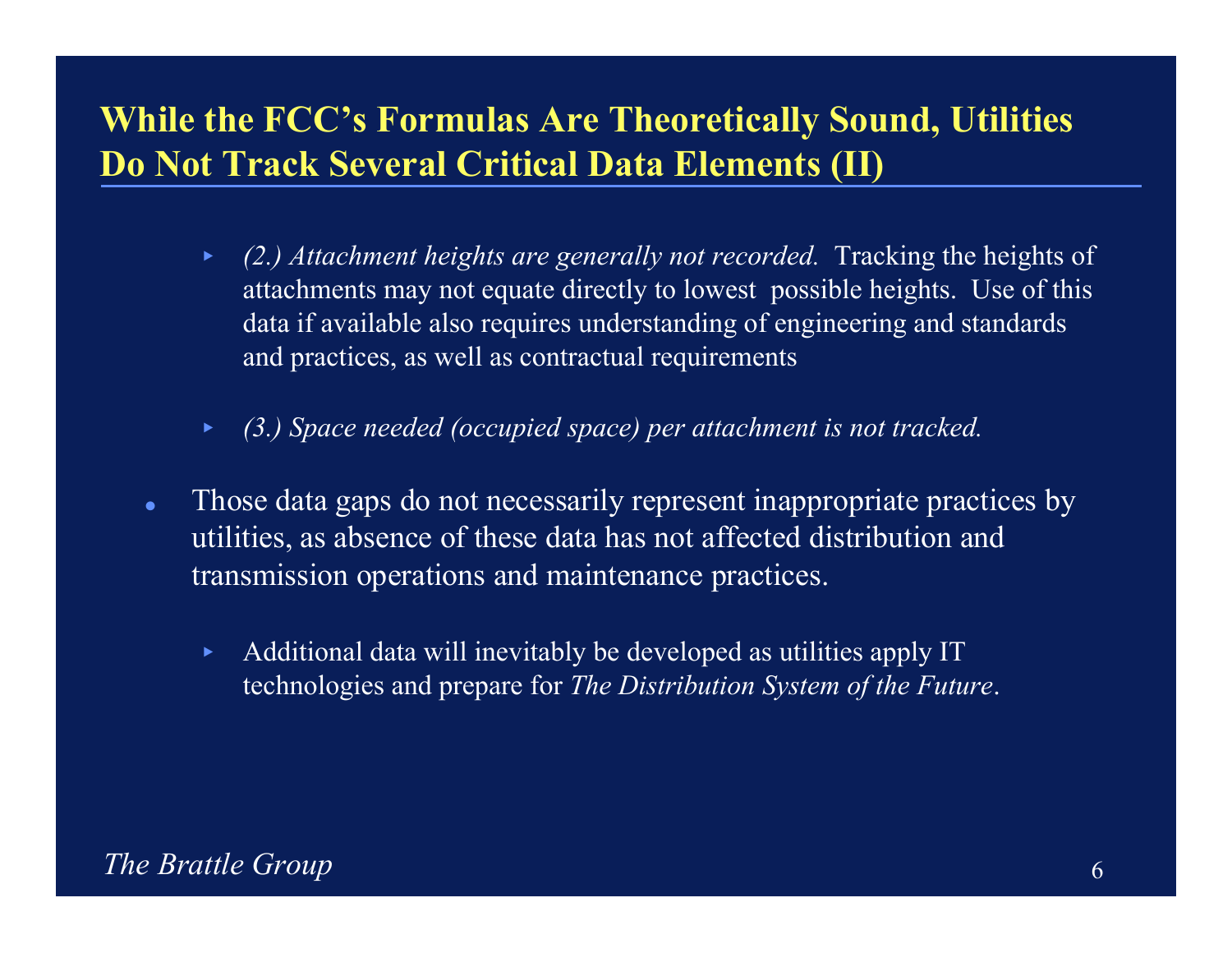# **Incomplete Data Sets Concerning Utility Pole Characteristics Have Led the FCC to Adopt "Rebuttable Presumptions"**

- FCC adopted "Rebuttable Presumptions" to expedite the process of developing averages and to avert excessive expense in research incurred by utilities.
	- For cable rate formulation the FCC adopted presumptions for: average pole height (37.5 feet), usable space (13.5 feet), and occupied space (1 foot).
	- $\triangleright$  For telecom rate formulation, the FCC adopted additional presumptions concerning the average number of attaching entities  $-3$  in rural areas (electric utility, ILEC, cable) and 5 in urban areas (electric utility, ILEC, cable,

municipal).

| Data Input Requirements for The FCC's Cable and Telecom Rates |                        |                                                          |                                         |
|---------------------------------------------------------------|------------------------|----------------------------------------------------------|-----------------------------------------|
| <b>Cable Rate</b>                                             | <b>Telecom</b><br>Rate | <b>Frequently</b><br><b>Tracked By</b><br><b>Utility</b> | <b>Rebuttable</b><br><b>Presumption</b> |
|                                                               | $\mathbf{X}$           | X                                                        | 37.5                                    |
| $\mathbf{X}$                                                  | $\mathbf{X}$           |                                                          | 13.5                                    |
|                                                               | X                      |                                                          | 24.0                                    |
| $\mathbf{X}$                                                  | $\mathbf{X}$           | $\mathbf{X}$                                             |                                         |
| $\mathbf{X}$                                                  | $\mathbf{X}$           |                                                          | 1                                       |
| <b>Number of Attaching Entities (average, per pole)</b>       | $\mathbf{X}$           |                                                          | 3 rural; 5 urban                        |
| $\mathbf{X}$                                                  | $\mathbf{X}$           | $\mathbf{X}$                                             |                                         |
| $\mathbf{X}$                                                  | X                      | $\mathbf{X}$                                             |                                         |
|                                                               |                        |                                                          |                                         |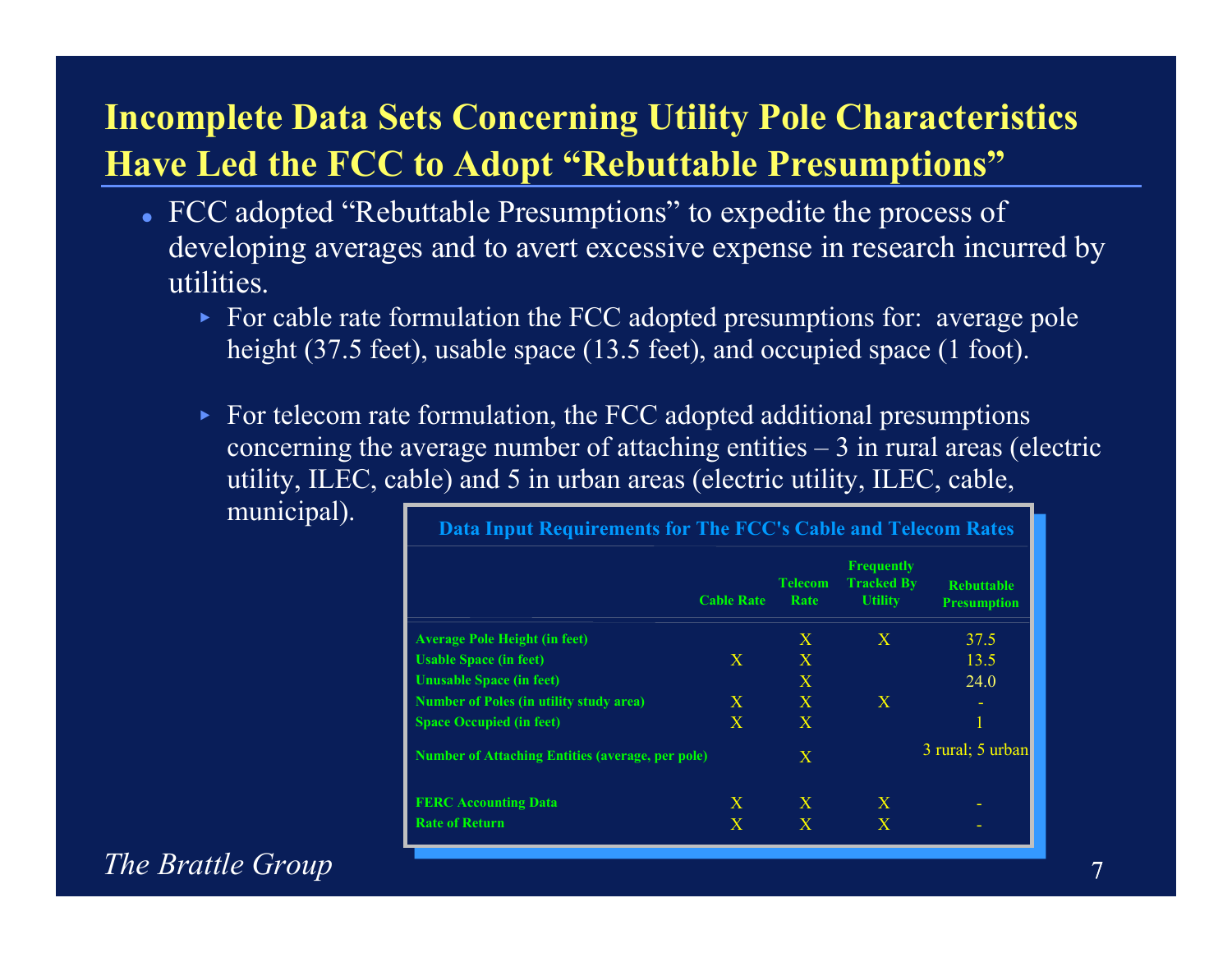# **Pole Attachment Rates Are Highly Sensitive to Changes in Rebuttable Presumptions**

- Space occupied is the primary driver in the "*Cable Formula*"
- Number of attaching entities is the primary driver in the "*Telecom Formula*"

| <b>Sensitivity of Pole Attachment Rates</b><br>to Changes in Formula Input<br>$\ast$ |                           |                                        |                                                    |
|--------------------------------------------------------------------------------------|---------------------------|----------------------------------------|----------------------------------------------------|
| <b>Pole Attachment</b><br><b>Rate Component</b>                                      | <b>Change</b>             | <b>Impact on</b><br><b>Cable Rates</b> | <b>Impact on</b><br><b>Telecom</b><br><b>Rates</b> |
| <b>Space Occupied</b>                                                                | Doubling of feet occupied | $+100\%$                               | $+16\%$                                            |
| <b>Usable Space</b>                                                                  | 1 foot decrease           | $+8\%$                                 |                                                    |
| <b>Unusable Space</b>                                                                | 1 foot increase           |                                        | $+4%$                                              |
| <b>Number of</b><br><b>Attaching Entities</b>                                        | 1 entity reduction        |                                        | $+42\%$ **                                         |

- \* Sensitivity analysis was based on assumed bare pole cost of approximately \$300 and carrying charge cost of approximately 32.5%. Assumptions based on benchmarks from several client utilities. These assumptions are not intended to represent industry survey data.
- \*\* Based on rural presumption (3 attaching entities). Impact will be considerably higher in cases in which reductions are of 2 or more in urban presumption (5 attaching entities)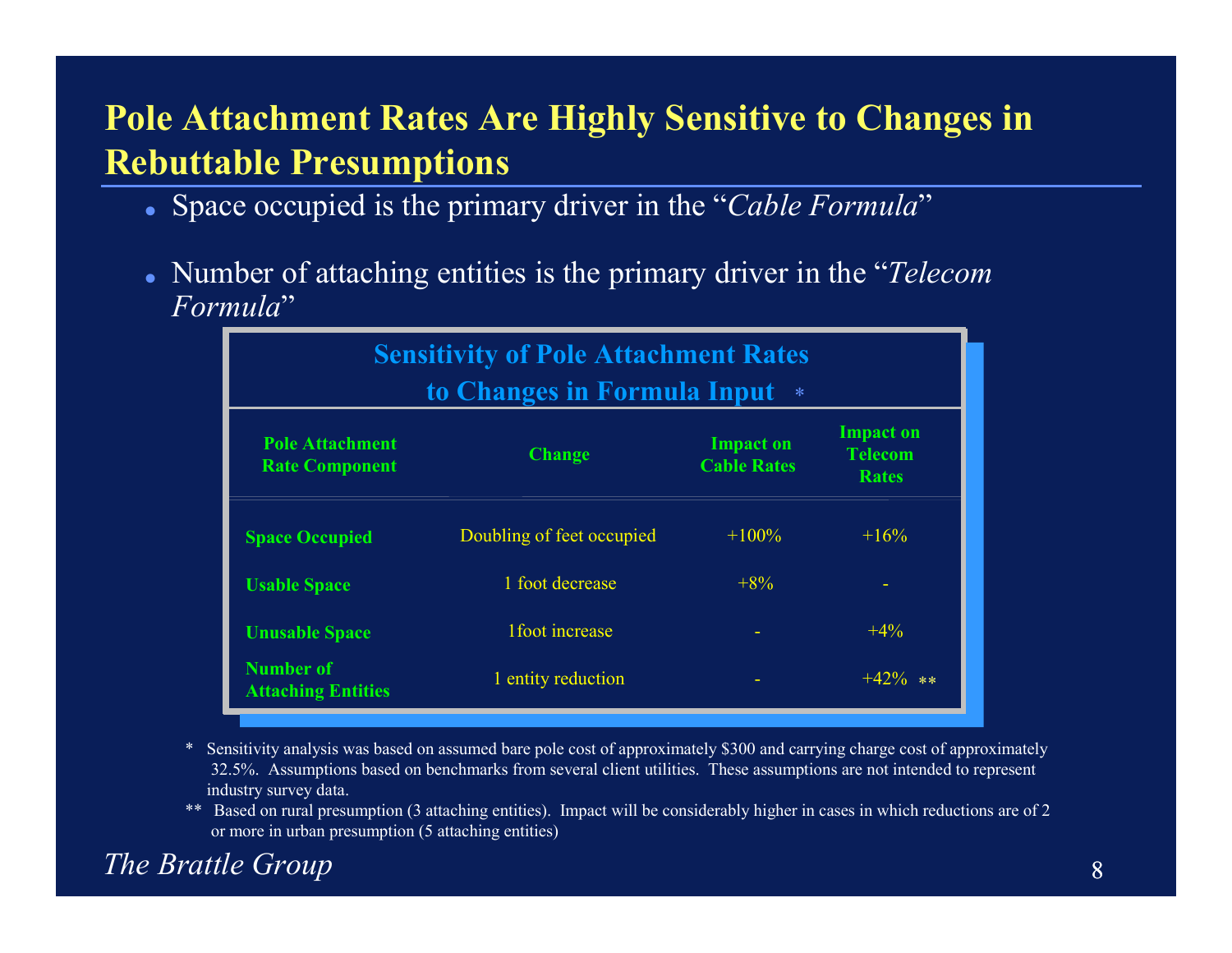# **Rebuttable Presumptions Fall Into Three Groups, Not All Are Easily Rebutted (I)**

- $\bullet$  (1) Space occupied - claimed to be outdated by some utilities, but change in this factor will require specific engineering studies and/or field surveys.
- $\bullet$  (2) Usable space (above ground) - modification of any presumptions involving pole "space" characteristics will require both engineering studies and field surveys.
	- $\blacktriangleright$  Attachers claim that the actual location (height) of a joint use attachment on a pole does not equate to its lowest possible location (which is the basis of determining above ground unusable space).
	- $\blacktriangleright$  Utilities need to review engineering specifications, best practices and contractual arrangements with joint use attachers. At least one utility has informed us that joint use attachers are required to be attached at the lowest possible point. This means that, provided that joint users met contractual requirements, the lowest height of joint use attaching entities equals the lowest possible attachment height. In this case, a field survey of attachment heights can be used to determine above ground usable space.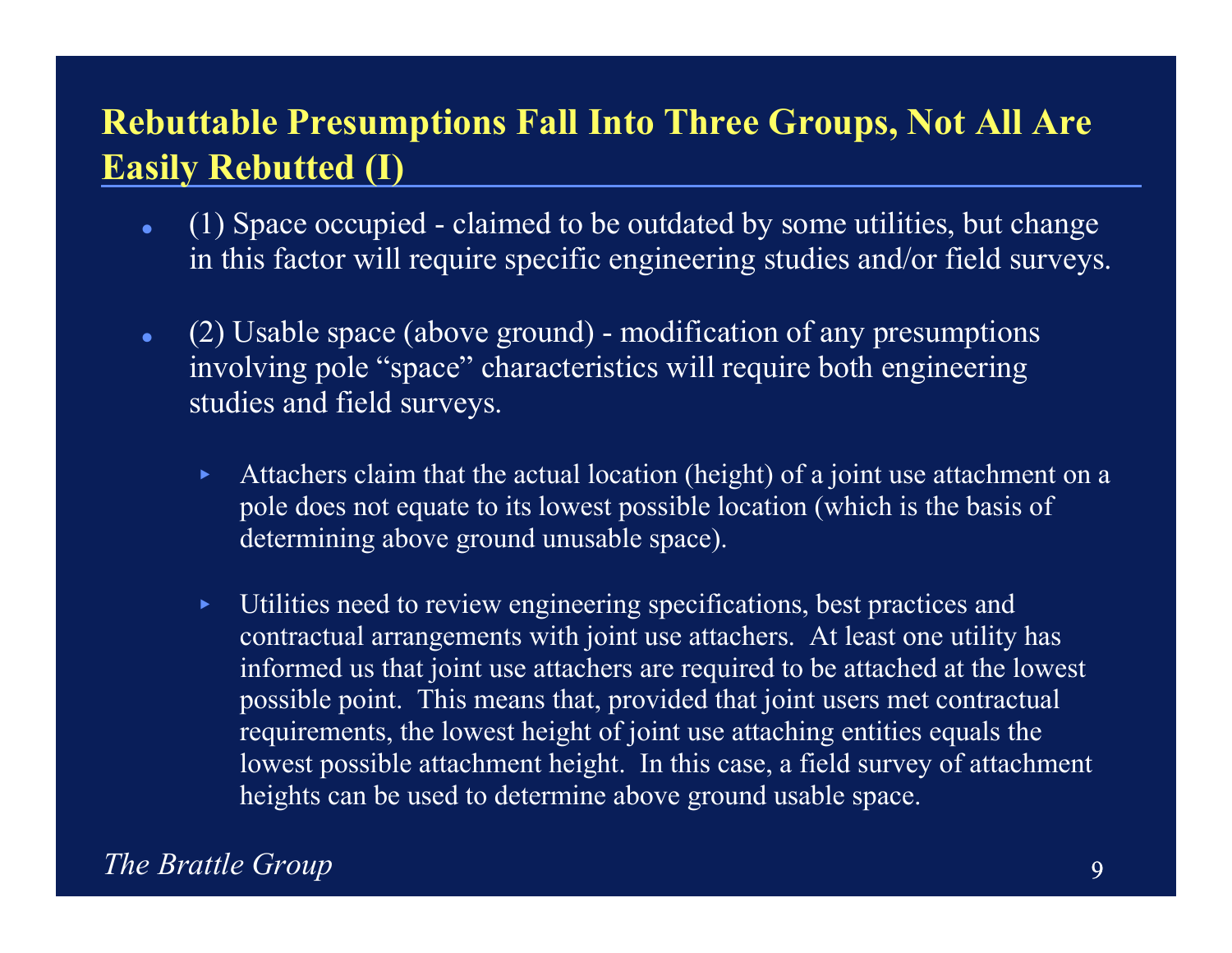# **Rebuttable Presumptions Fall Into Three Groups, Not All Are Easily Rebutted (II)**

 (3) Average number of attaching entities per pole - utilities generally do not track this information but it can be readily determined using statistical sampling and survey techniques.

| <b>Rebuttable Presumptions</b>         |                  |  |  |
|----------------------------------------|------------------|--|--|
| <b>Space Occupied</b>                  | 1.0 foot         |  |  |
| <b>Average Pole Height</b>             | 37.5 feet        |  |  |
| - Buried Unusable Space                | $6.0$ feet       |  |  |
| - Above Ground Unusable Space          | 18.0 feet        |  |  |
| <b>Usable Space</b>                    | <b>13.5 feet</b> |  |  |
| <b>Numbering of Attaching Entities</b> |                  |  |  |
| Rural                                  | 3                |  |  |
| Urban                                  | 5                |  |  |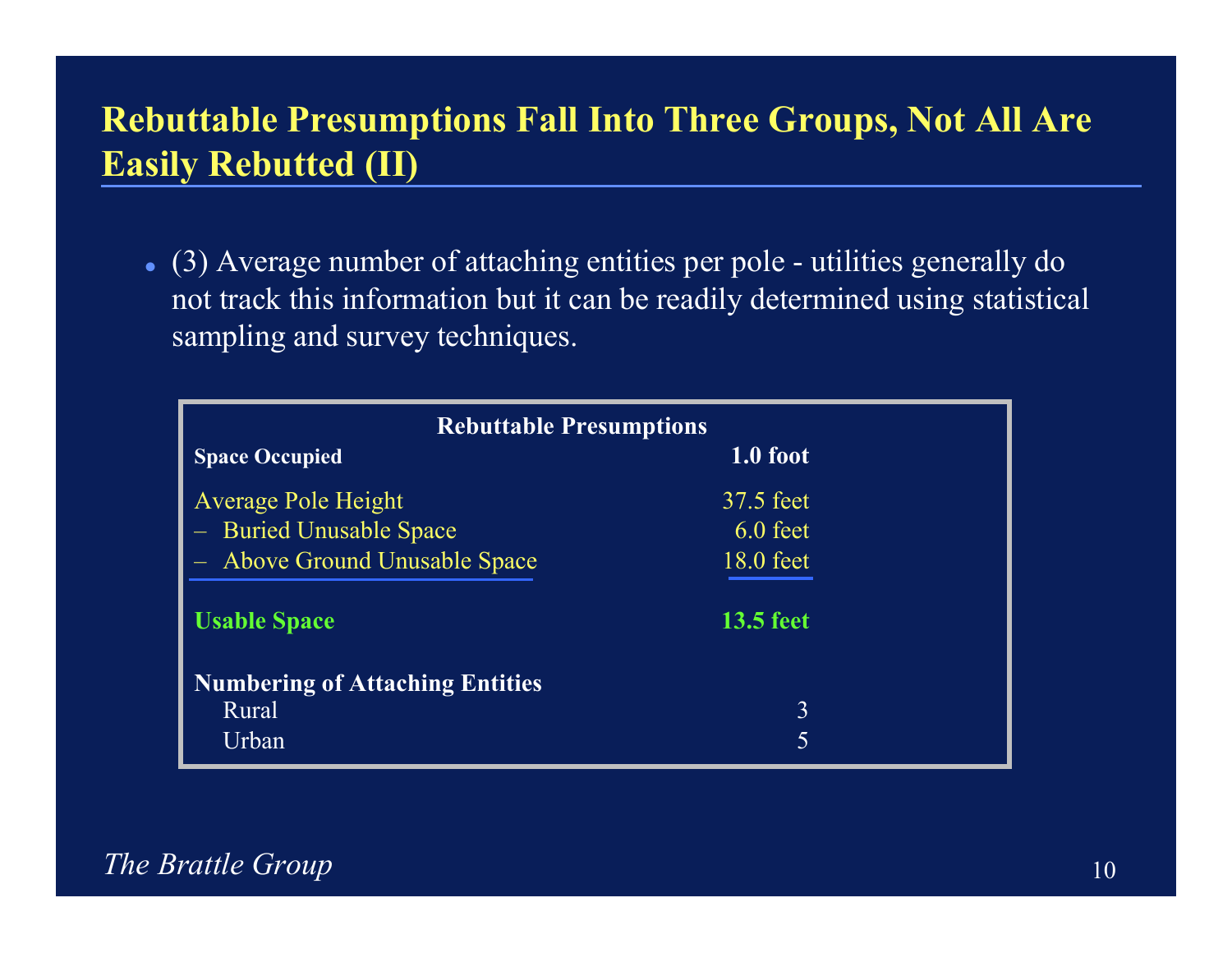# **A Well- Designed Sample and a Well- Executed Survey Will Provide Statistically Valid Estimates at the Study Area Level (I)**

- The use of statistical data must follow the FCC's 47 CFR §1.363 (Introduction of Statistical Data).
- Sample design requires identifying the universe, the "study area" for developing rates, the appropriate sample size, and the sampling method. The "study area" is the sampling unit, stratum, or level of disaggregation desired. For example,
	- If a system-wide rate is required, a system-wide random sample is appropriate with sufficient sample size for the system.
	- If urban and rural rates are required, a stratified random sample is appropriate with sufficient sample size for urban areas and rural areas.
	- If county rates are required, a stratified random sample is appropriate with sufficient sample size for each county.
- Sample design also requires specifying confidence levels for the estimates and a level of precision (e.g., 90 percent confidence that estimate is within  $+/-10$  percent of mean). Generally, the sample size increases as:
	- The level of disaggregation increases (all else equal).
	- The confidence level or the precision increases (all else equal).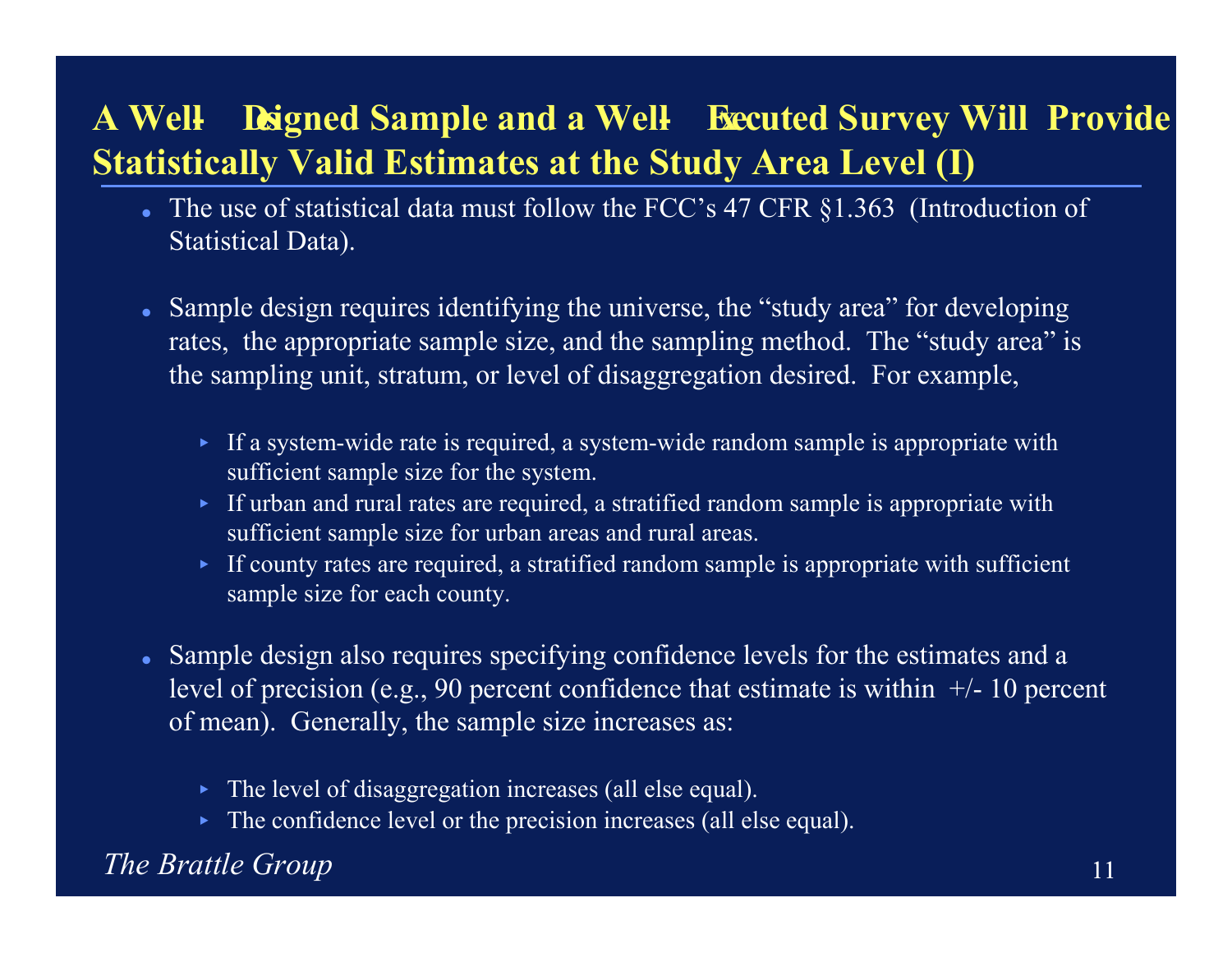# **A Well- Designed Sample and a Well- Executed Survey Will Provide Statistically Valid Estimates at the Study Area Level (II)**



Sample Size =  $Ns^2 / [(N B^2/t^2) + s^2]$ 

where: **s** = the estimated standard deviation for mean number of attaching entities

- **N <sup>=</sup>** the total number of poles in the study area
- **B =** the allowed error or the bound on sampling error (e.g., .10)
- **t <sup>=</sup>** the **<sup>t</sup>** statistic corresponding to the assumed confidence level (i.e., t= 1.645 for a 90 percent confidence level)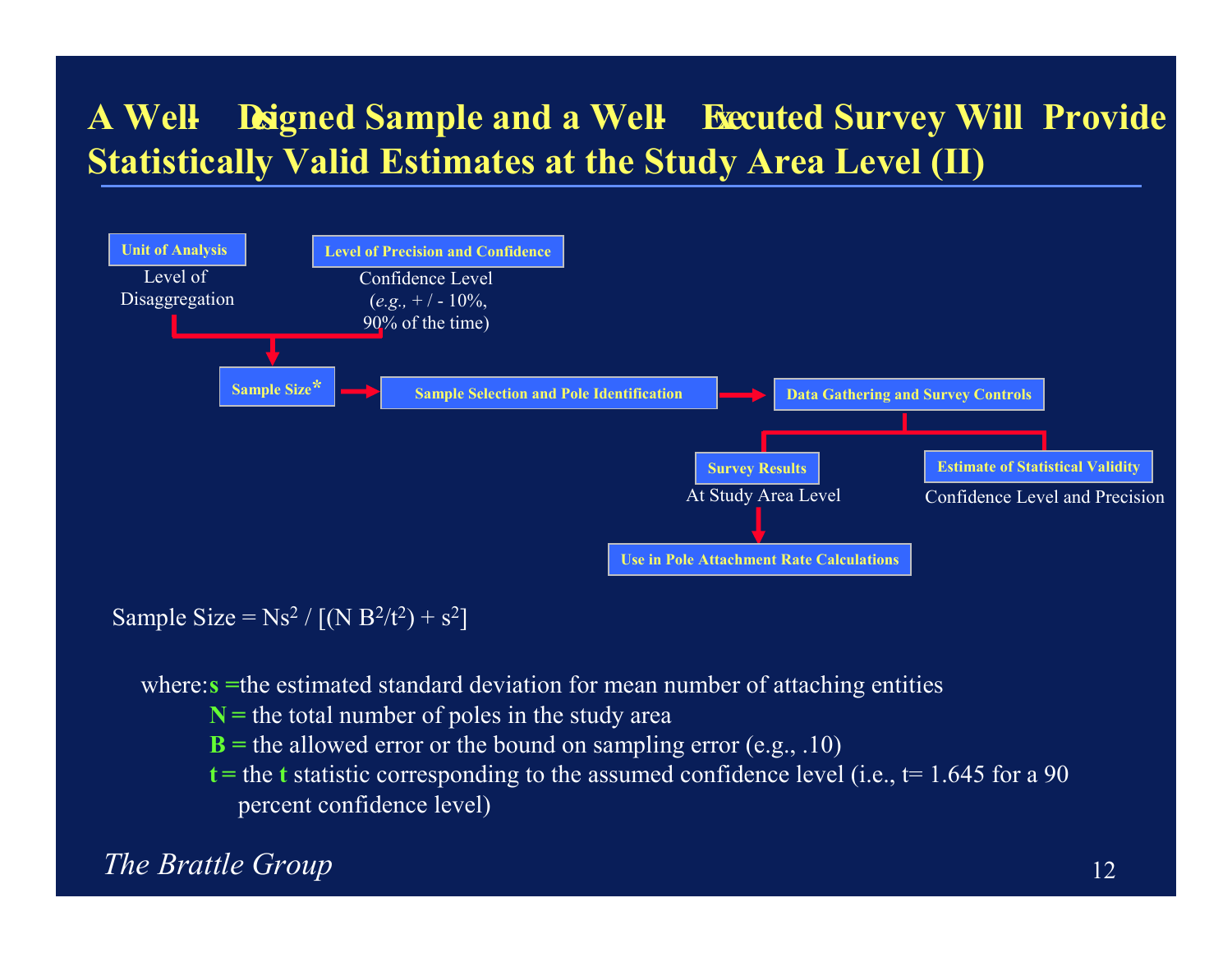# **A Well- Designed Sample and a Well- Executed Survey Will Provide Statistically Valid Estimates at the Study Area Level (III)**

- Although defining the universe may be straightforward (e.g., poles throughout the system), available sampling frames may have problems or biases. For example:
	- Joint use billing systems, which identify the names and general locations of attaching entities, may not provide exact pole identification. Also, some entities do not pay for using poles and are excluded from the billing system. Hence, drawing a sample by pole may not be possible.
	- Pole and tower property records, which frequently identify the number, types, and heights of poles and towers may be comprehensive but not "electronic." Hence, drawing a sample may be difficult.
	- Geographic information systems (GIS), which identify the specific location of all or a subset of utility poles and towers may be the most useful sampling frame. However, these systems may over-represent certain types of poles.
- Any biases (such as overrepresentation of tall poles) must be accounted for in drawing the sample, weighting the survey results, and/or in data analysis.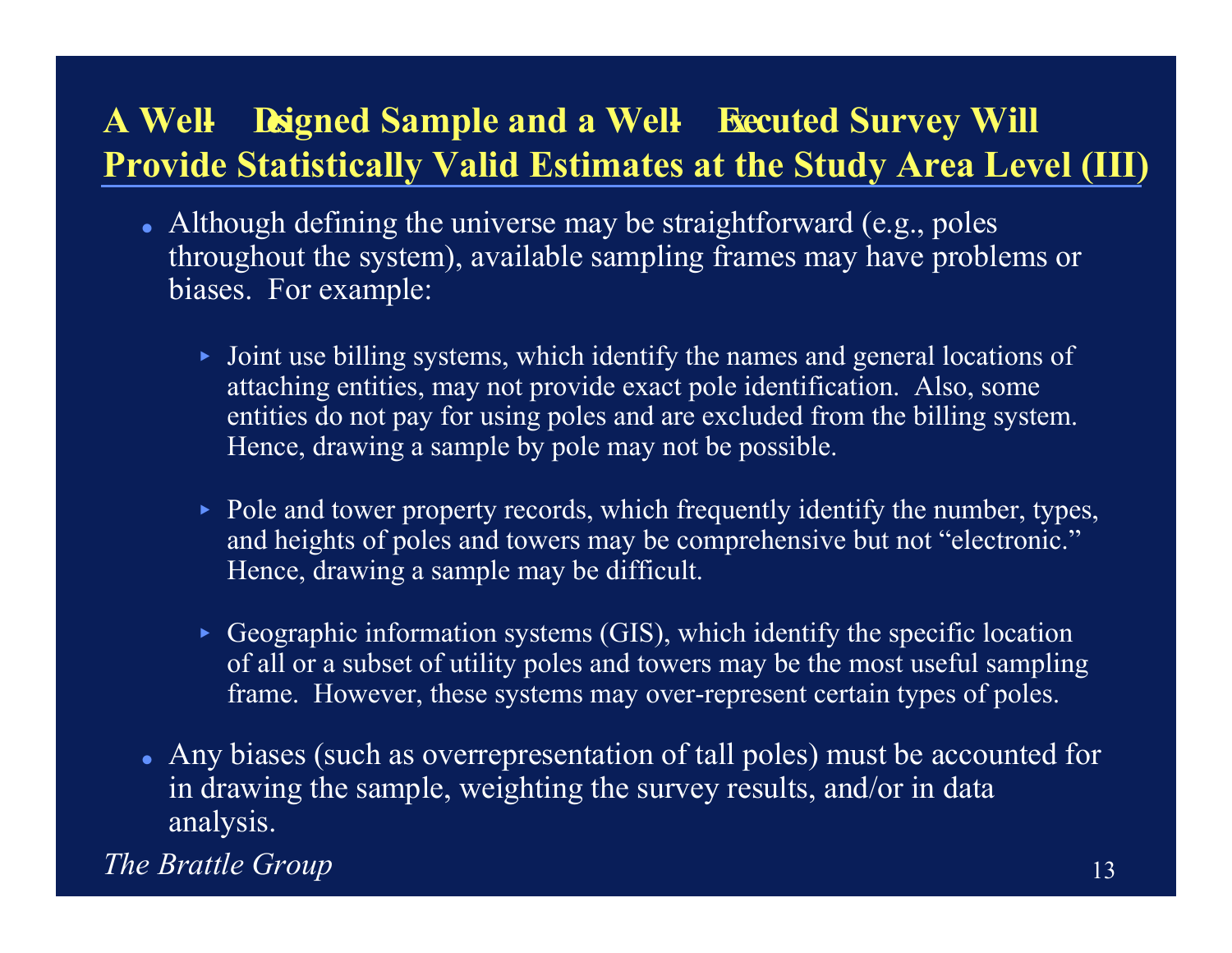### **The Sampling Unit for Pole Attachment Analysis Affects the Survey Sample Size and the Variance in Pole Attachment Rates (I)**

- The FCC requires utility pole owners to calculate the average number of attaching entities by "service area" (when using utility-specific data rather than the FCC rebuttable presumptions).
	- Utilities with multiple "service areas" are required to classify each as either urban or rural for purposes of applying rebuttable presumptions.
	- The definition of service area is not completely clear. This definition may refer to operating districts or areas.
- Pole attachment rates can be developed (based on survey data) at a systemwide level, at very discrete county or franchise levels, or at a moderate level of aggregation such as urban and rural.
	- Typically, not all required data elements are available at a disaggregated level. For example, FERC accounting data is usually compiled on a system-wide basis, although SAP applications may produce disaggregate reports.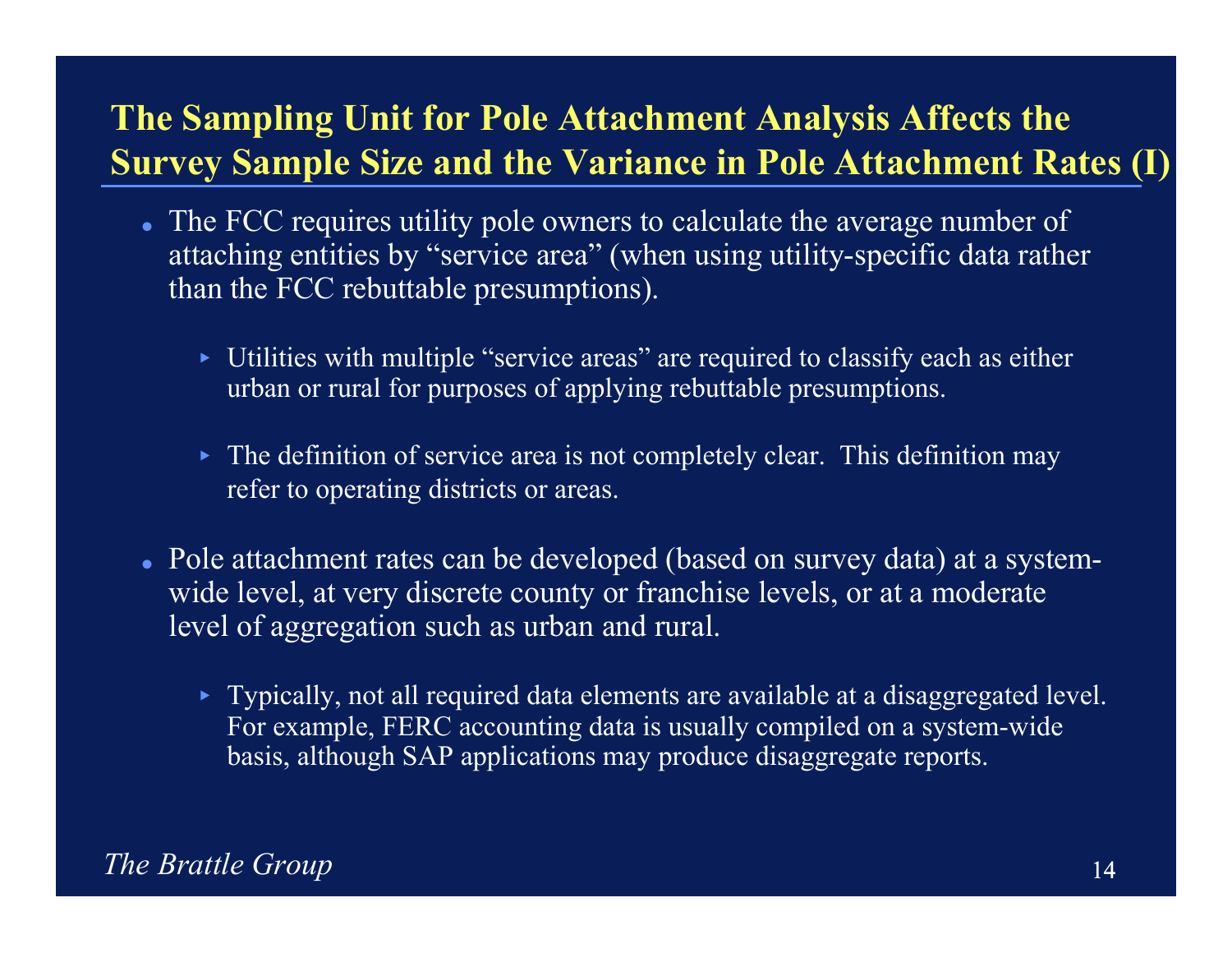### **The Sampling Unit for Pole Attachment Analysis Affects the Survey Sample Size and the Variance in Pole Attachment Rates (II)**

- Disaggregate analysis (*i.e.*, involving a large number of segments) requires a much larger sample size than system-wide analysis.
	- Sample size is driven by several factors, notably the anticipated variation concerning key variables (*i.e.*, number of attaching entities).
	- $\triangleright$  To achieve a confidence level of 90% with an accepted level of error of  $+/-$ 10% may require a sample size of:
		- $\sim$  200-250 for a system-wide average
		- $\Box \sim 400$  for urban and rural averages
		- $\blacksquare$  ~ 3,000 for 100 distinct segments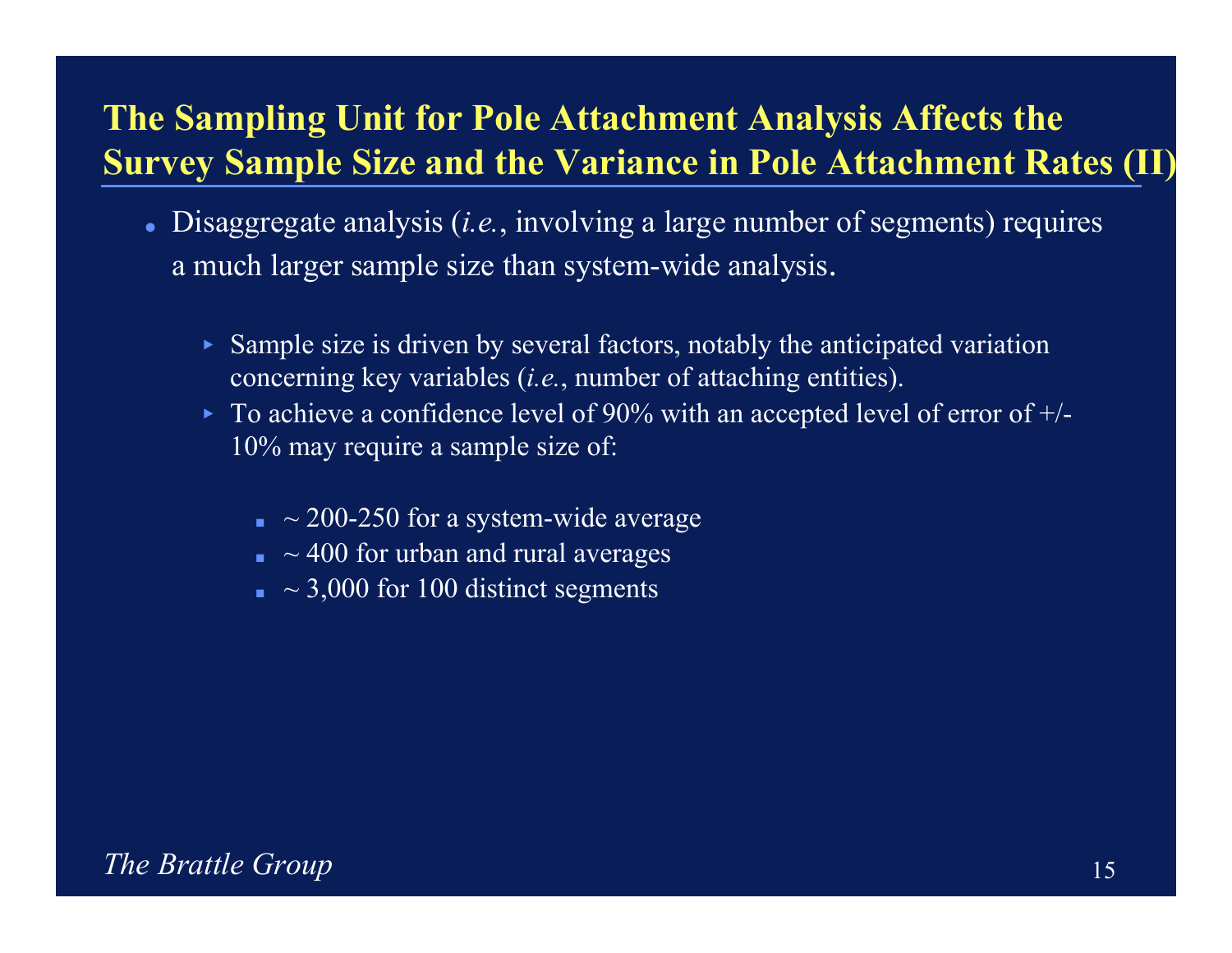### **Disaggregate Analysis Will Likely Result in Variation In Number of Attaching Entities and Rates (I)**

#### **Composite Case Study\***

| Average<br>Number of<br><b>Attaching Entities</b> | 83<br>Segments | Urban/Rural<br>Segments | System-<br>Wide |
|---------------------------------------------------|----------------|-------------------------|-----------------|
|                                                   |                |                         |                 |
| $1.0 - 1.5$                                       | 23             |                         |                 |
| $1.5 - 2.0$                                       | 36             |                         |                 |
| $2.0 - 2.5$                                       | 12             |                         |                 |
| $2.5 - 3.0$                                       | 11             |                         |                 |
| $3.0 - 3.5$                                       |                |                         |                 |
| $3.5 - 4.0$                                       |                |                         |                 |
|                                                   |                |                         |                 |

#### **Composite Case Study\***

| <b>Calculated FCC</b><br>Telecom<br>Rate | 83<br>Segments | Urban<br>Segment | Rural<br>Segment |
|------------------------------------------|----------------|------------------|------------------|
| more than<br>$10\%$ lower                | 16             | 10               | 11               |
| <b>System Wide Rate</b><br>$+/- 10\%$    | 18             | 5                | 21               |
| more than<br>10% higher                  | 49             | 17               | 19               |

\* Results show impact of varying number of segments on number of attaching entities based on study of several (primarily) rural utilities. This composite case study is an example only and is not intended to report an industry-wide survey. FCC rebuttable presumptions for usable space are used.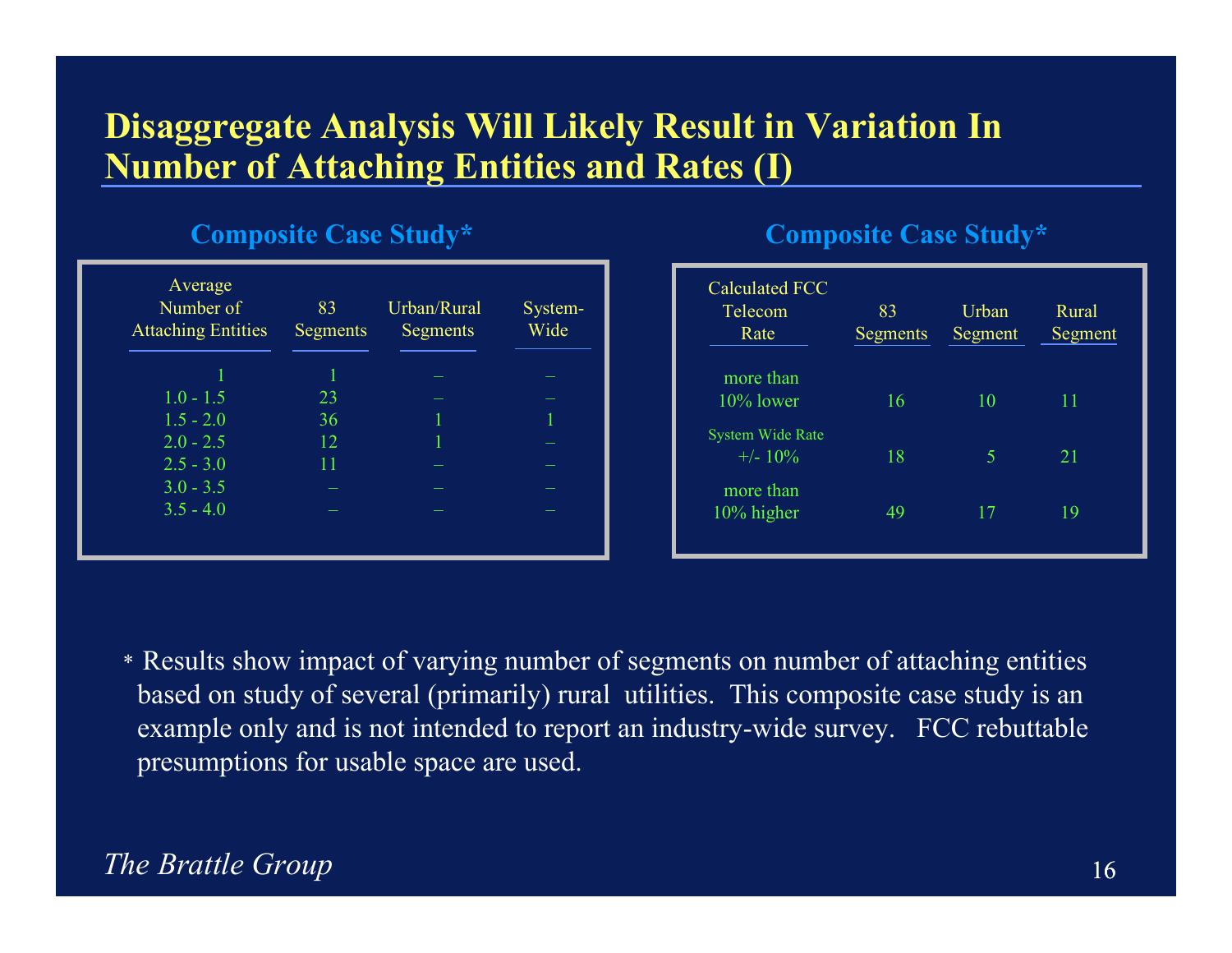### **Disaggregate Analysis Will Likely Result in Variation In Number of Attaching Entities and Rates (II)**

- Identifying the appropriate "study area" for estimating pole attachments involves trade-offs:
	- Plus The larger the number of study areas, the greater the rate specificity.
	- Plus At minimum, development of utility-specific urban and rural rates are sensible.
	- Minuses:
		- The larger the number of study areas, the larger the required sample size.
		- -Rate variation may raise concerns by joint use customers.
		- - Rate variation may be difficult and expensive to implement (i.e., bill a customer not a "study area.").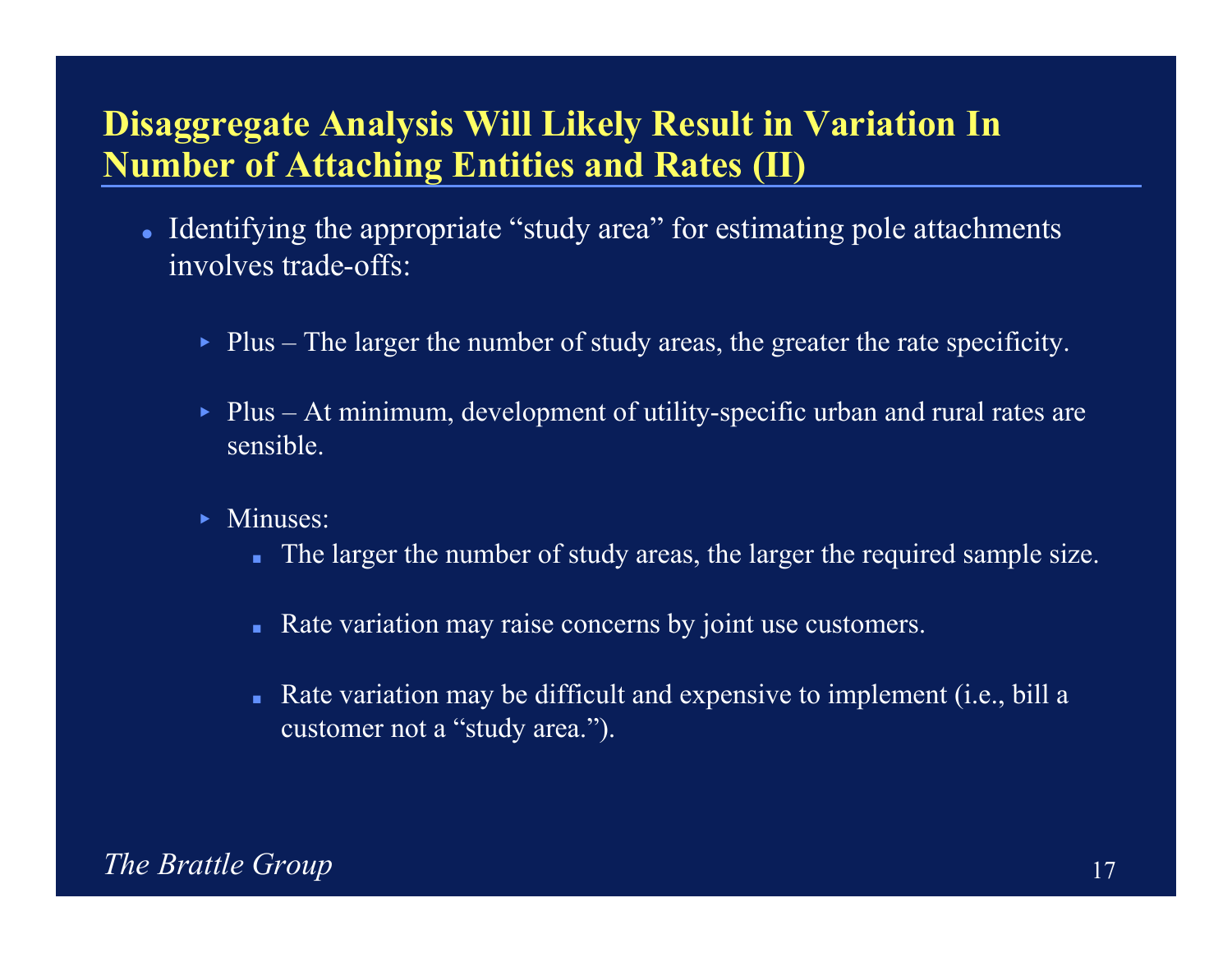# **Survey** based Estimates of Attaching Entities Can Impact the **Pole Attachment Revenue Stream Significantly**

- The difference in revenue streams (compared to rates developed using rebuttable presumptions) depends on several factors:
	- The difference between the FCC's rebuttable presumptions and utility-specific results (e.g., number of attaching entities).
	- The number of pole attachment rate classes (e.g., urban vs. rural) and the variation.
	- The number of joint use telecom attaching entities and poles.

#### **Composite Case Study Based on Utility Estimated Number of Attaching Entities\***

| <b>Number</b><br>of Poles | <b>Number</b><br><b>Telecom Joint-Use</b><br><b>Pole Attachments</b> | <b>Change in Telecom Rates</b><br><b>from Rebuttable Presumptions</b><br><b>Number of Attachments</b> | <b>Annual Telecom</b><br><b>Revenue Increase</b> |
|---------------------------|----------------------------------------------------------------------|-------------------------------------------------------------------------------------------------------|--------------------------------------------------|
| 1,000,000                 | 100,000                                                              | 75%                                                                                                   | $+$ \$800 k                                      |

This composite case study is an example based on analysis developed for several utility clients, and is not intended to represent an industry-wide survey. The revenue analysis was based on a rounded average of 1 million distribution poles. The analysis is static and does not project growth in telecom attachments. Changes in rates are based on a system-wide average. Revenue increases assume the full telecom rate. Note that new telecom rates require a 5 year phase-in.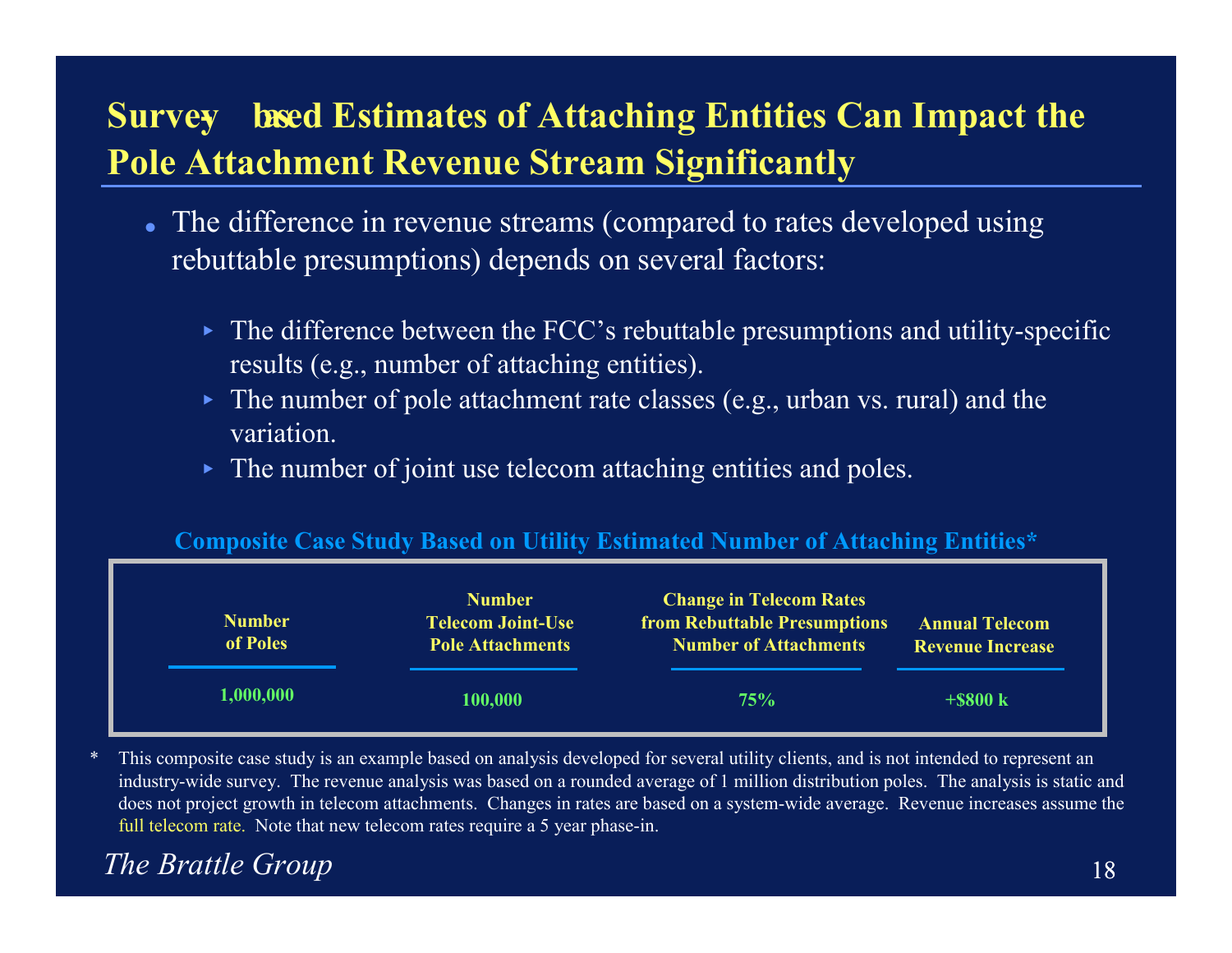# **Whereas, Survey- based Estimates of Usable Space Have Only Marginal Impact on Telecom and Cable Rates**

Usable space varies by pole height.

Usable space  $=$  Pole Height – lowest telecom attaching entity – 6 ft. in ground.

- The FCC rebuttable presumption for usable space is 13.5 feet. However, we provide a more precise estimate of usable space by combining utility record data and survey data:
	- Record data the actual distribution of pole heights in the service area
	- Survey data an estimate of usable space by pole height category

System-wide usable space =  $\Sigma$  <sub>i</sub> (Usable Space  $_{{\rm i}}$  \* Fraction of Poles in Category  $_{{\rm i}}$ )

where  $i =$  pole height category (30, 35, 40, etc.)

- *Brattle* survey results based in one utility service area resulted in usable space about 1.5 feet below FCC rebuttable presumption. A 1 foot decrease results in approximately:
	- an 8 percent increase in cable rates.
	- a 3 percent increase in telecom rates.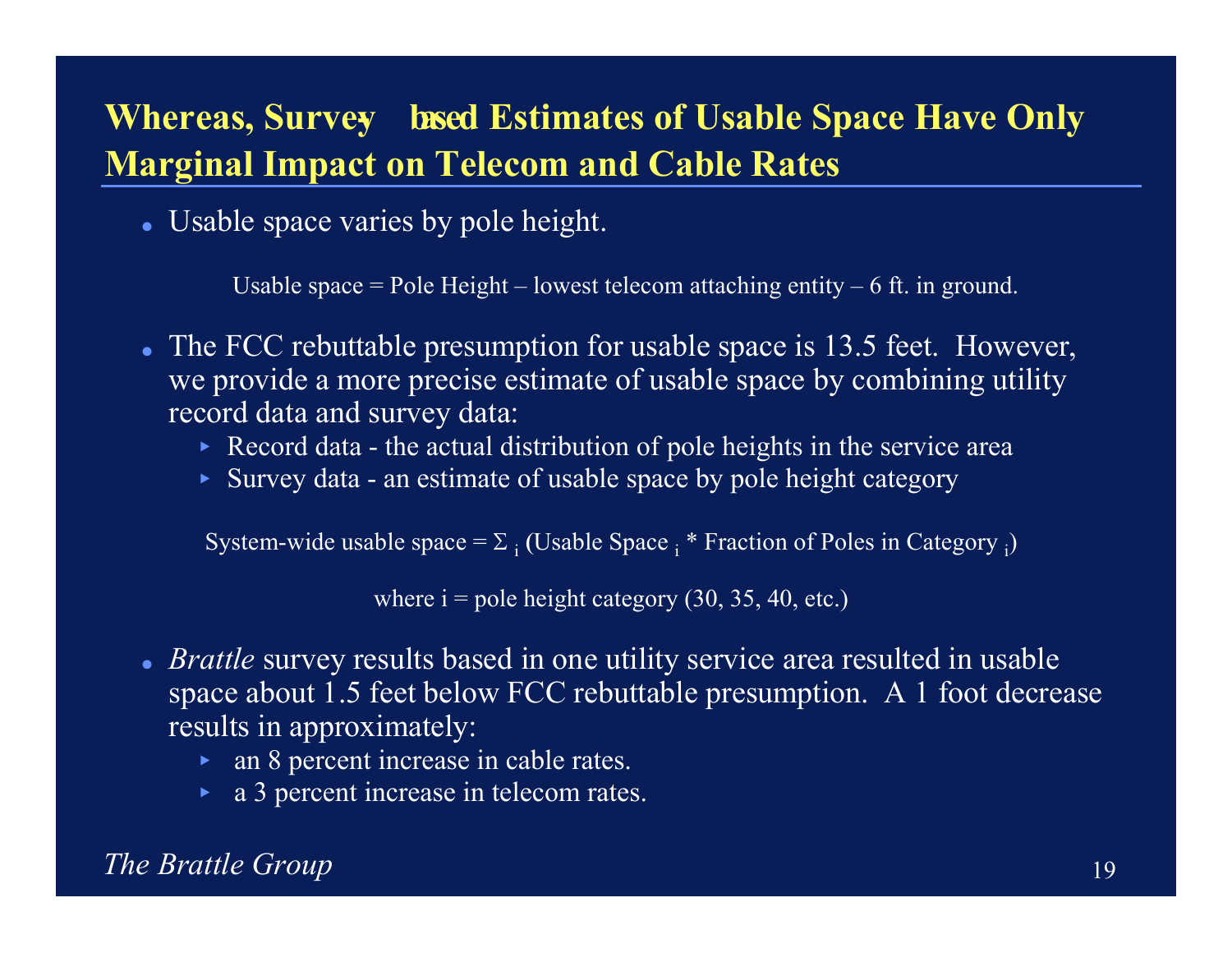### **Very Small Changes in Estimates of the Number of Attaching Entities Can Have a** *Major* **Impact**

- The FCC's rebuttable presumptions for attaching entities:
	- ► 5 attaching entities in urban areas
	- ▶ 3 attaching entities in rural areas
- However, survey data can provide a more precise estimate of the number of attaching entities. *Brattle* survey results in one utility service area resulted in estimates below the FCC presumptions. *Survey-based estimates:*
	- About 2 attaching entities system-wide.
	- ▶ About 2.5 attaching entities in urban areas
	- $\blacktriangleright$  About 1.5 attaching entities in rural areas
- The impact on rates (and revenues) is substantial:
	- In rural areas, a 1 entity reduction increases telecom rates by 42 percent!
	- In urban areas, a 2 entity reduction increases telecom rates by 51 percent.